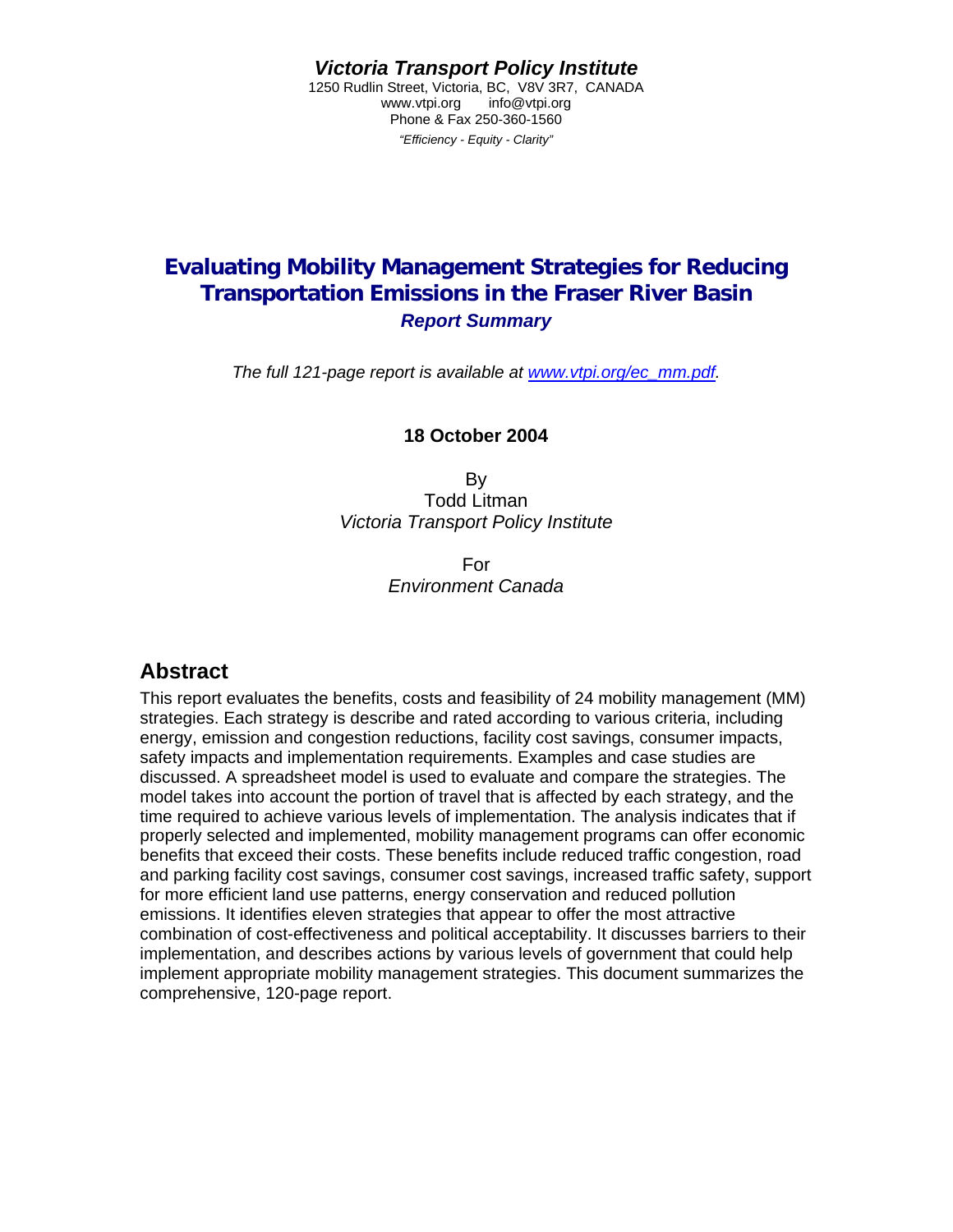## **Introduction**

This is the summary report of a study that evaluates potential *Mobility Management* (MM) strategies for reducing transportation energy consumption and emissions in the lower Fraser River Basin (the greater Vancouver region). It involves the following tasks:

- Identify and describe potential transport energy consumption and emission reduction strategies.
- Evaluate potential economic, social and environmental benefits provided by each strategy.
- Evaluate likely equity impacts of each strategy, including fairness, and impacts on physically and economically disadvantaged groups.
- Evaluate technical, administrative, legal and political obstacles to each strategy's implementation.
- Identify examples and case studies of these strategies, particularly those that are transferable to this region.
- Identify strategies that appear to be justified based on their economic benefits (i.e., that have a positive Benefit/Cost ratio based on financial savings to governments, businesses and consumers), which also help achieve environmental objectives (energy conservation, emission reductions and efficient land use).
- Provide conclusions as to which transportation strategies are most suitable for implementation, with recommended targets and implementation programs.

*Mobility management* (also called *Transportation Demand Management* or *TDM*) is a general term for strategies that result in more efficient transport patterns. There are many different mobility management strategies, which work at various levels and have a variety of travel impacts. Some create policy and planning practices that better support mobility management, or involve programs that deliver specific services. Some improve travel options, others provide an incentive to choose more efficient travel patterns. Some reduce the need for physical travel through mobility substitutes or more efficient land use. Mobility management strategies can change travel timing, route, destination or mode. The table below describes the 24 strategies evaluated in this study.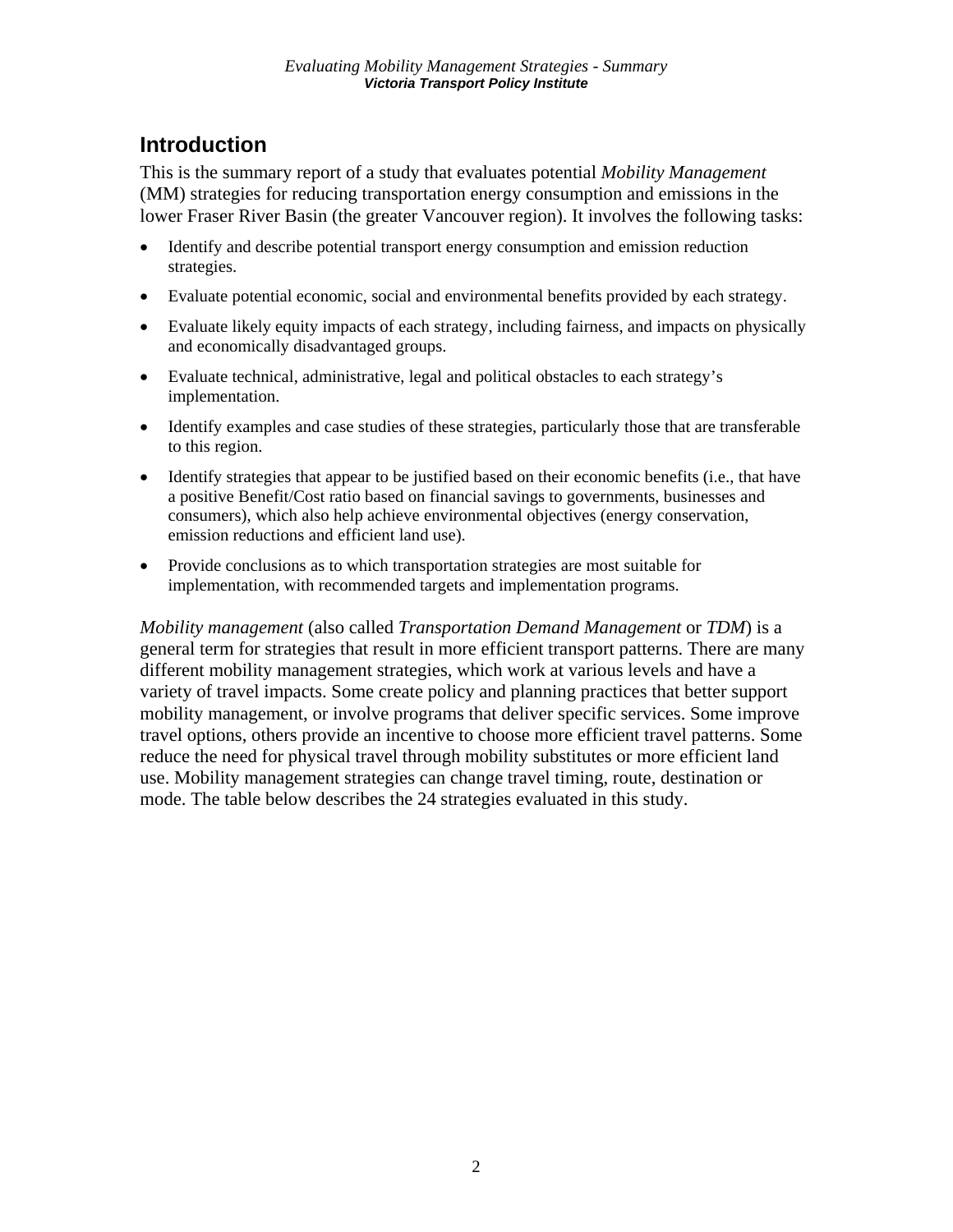| <b>Strategy</b>                               | <b>Description</b>                                                      |  |  |  |  |
|-----------------------------------------------|-------------------------------------------------------------------------|--|--|--|--|
| Mobility Management Programs &                | Create policies and programs that support mobility management           |  |  |  |  |
| <b>Institutional Reform</b>                   | within transport agencies and other suitable organizations.             |  |  |  |  |
| <b>Employee Trip Reduction (ETR) Programs</b> | Create and support ETR programs.                                        |  |  |  |  |
| School & Campus Transport Management          | Implement policies and programs to better manage school and             |  |  |  |  |
|                                               | campus transport.                                                       |  |  |  |  |
| Tourist & Special Event Transport             | Implement policies and programs to better manage tourist and special    |  |  |  |  |
| Management                                    | even transport.                                                         |  |  |  |  |
| Freight Transport Management                  | Manage freight transport to increase efficiency and reduce external     |  |  |  |  |
|                                               | costs.                                                                  |  |  |  |  |
| <b>Aviation Transport Management</b>          | Manage air travel to increase efficiency and reduce external costs.     |  |  |  |  |
| <b>Transportation Management Associations</b> | Create and support TMAs to provide transport and parking                |  |  |  |  |
| (TMAs)                                        | management services in specific commercial districts.                   |  |  |  |  |
| <b>Commuter Financial Incentives</b>          | Provide financial incentives for commuters to use efficient travel      |  |  |  |  |
|                                               | options, such as Parking Cash Out and transit benefits.                 |  |  |  |  |
| <b>Distance-Based Fees</b>                    | Convert fixed vehicle registration, sales tax and lease payments into   |  |  |  |  |
|                                               | distance-based fees.                                                    |  |  |  |  |
| Pay-As-You-Drive Vehicle Insurance            | Convert vehicle insurance into a distance-based fee.                    |  |  |  |  |
| <b>Fuel Tax Increases</b>                     | Increase fuel taxes.                                                    |  |  |  |  |
| Road Pricing                                  | Charge tolls for driving on certain highways and bridges.               |  |  |  |  |
| Parking Management and Parking Pricing        | Use existing parking facilities more efficiently, and charge motorists  |  |  |  |  |
|                                               | directly for parking.                                                   |  |  |  |  |
| Mobility Management Marketing                 | Use marketing to inform people about efficient mobility options and     |  |  |  |  |
|                                               | to encourage their use.                                                 |  |  |  |  |
| Transit Improvements and Incentives           | Improve transit service and provide incentives to use transit rather    |  |  |  |  |
|                                               | than driving.                                                           |  |  |  |  |
| High Occupant Vehicle (HOV) Priority          | Give transit and rideshare vehicles priority on roadways to increase    |  |  |  |  |
|                                               | their travel speed.                                                     |  |  |  |  |
| Ridesharing                                   | Encourage vanpooling and carpooling.                                    |  |  |  |  |
| Nonmotorized Improvements &                   | Improve walking and cycling conditions, and encourage the use of        |  |  |  |  |
| Encouragement                                 | these modes.                                                            |  |  |  |  |
| Telework/Flextime                             | Encourage telecommunications to substitute for physical mobility.       |  |  |  |  |
|                                               | Allows more flexible work schedules.                                    |  |  |  |  |
| <b>Land Use Management Strategies</b>         | Create more accessible land use patterns, by encouraging more           |  |  |  |  |
|                                               | clustered, mixed and multi-modal land use patterns.                     |  |  |  |  |
| Carsharing and Alternative Vehicle Ownership  | Make vehicles available for short-term rental in residential areas as a |  |  |  |  |
| Options                                       | substitute for private vehicle ownership.                               |  |  |  |  |
| Car-Free Planning and Vehicle Restrictions    | Create areas where private automobile use is not needed and             |  |  |  |  |
|                                               | implement restrictions on vehicle traffic.                              |  |  |  |  |
| <b>Traffic Calming</b>                        | Roadway design features that reduce vehicle traffic speeds.             |  |  |  |  |
| <b>Traffic Speed Reductions</b>               | Management strategies that reduce vehicle speeds.                       |  |  |  |  |

#### *Table 1* **Mobility Management Strategies Evaluated in This Study**

*This table describes the mobility management strategies evaluated in this study.* 

These strategies tend to be complementary and synergistic (the impacts of several strategies implemented together can be greater than the sum of their impacts if implemented separately). For this reason, mobility management is usually best implemented as an integrated program that includes a variety of strategies.

Mobility Management is an increasingly common response to transport problems, particularly in urban areas with growing populations. There are several reasons for this.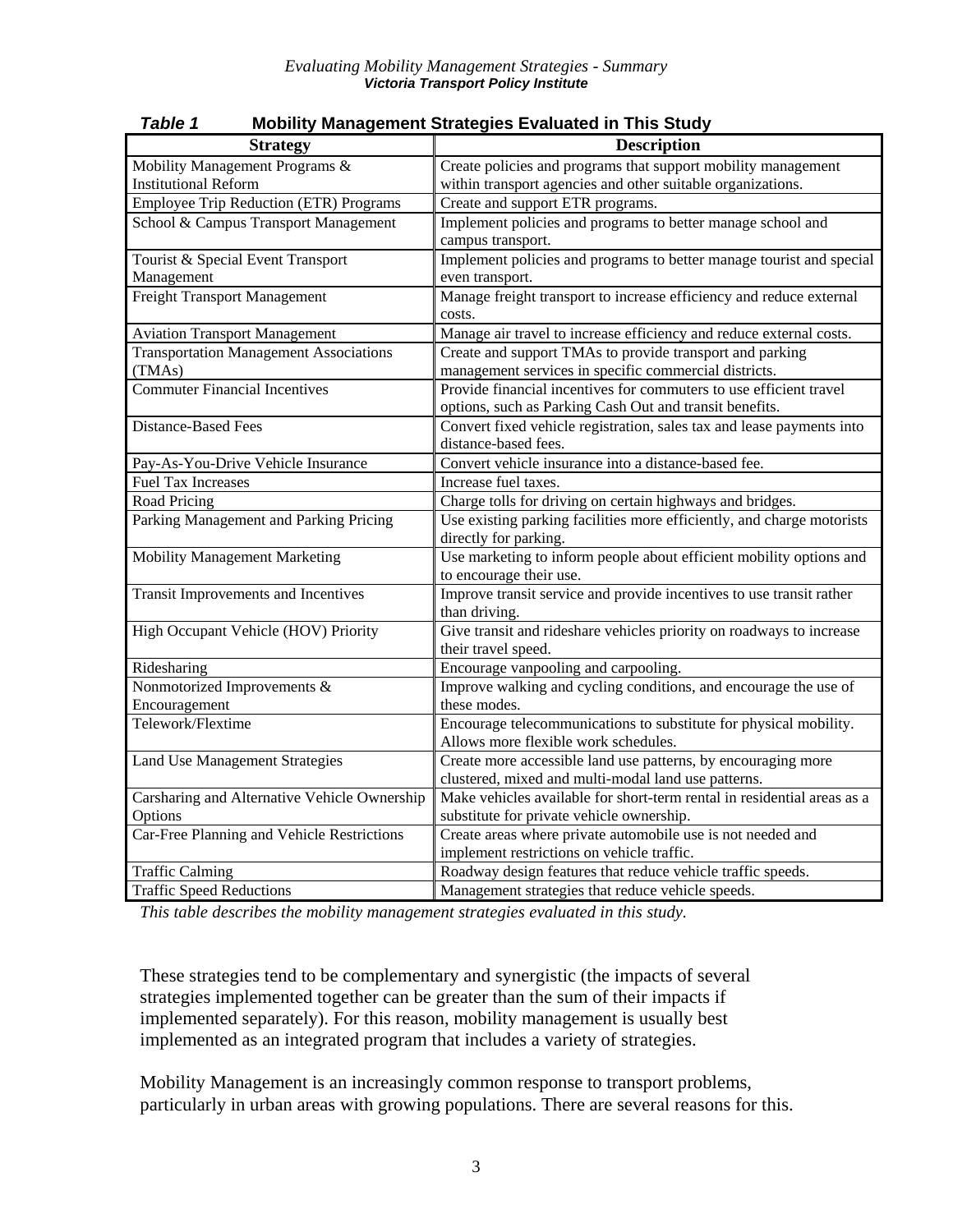#### *Evaluating Mobility Management Strategies - Summary Victoria Transport Policy Institute*

For one thing, it is increasingly expensive to increase roadway and parking capacity to accommodate additional automobile traffic. In addition, mobility management solutions can support a variety of environmental, economic and social objectives, including reduced energy consumption and pollution emissions, improved transportation options for consumers, and support for regional land use development objectives.

Mobility management strategies face many obstacles that must be overcome if they are to be implemented to the degree justified by their full benefits. The Vancouver region has various plans to implement mobility management strategies, but few of the mobility management strategies planned for this region have been fully implemented. There are many reasons for this. Some strategies face political opposition. Others require cooperation from other levels of government. Others require additional funding.

As a result, mobility management strategies can be viewed in two different ways. They can be considered a set of strategies that have been tried and failed, or they can be considered a set of strategies that have yet to be used, but could make a major contribution toward addressing regional transport problems if given a fair chance.

It would be a mistake to underestimate the obstacles facing mobility management strategies. Implementation often requires overcoming a variety of barriers, including existing planning practices, institutional structures and public concerns. Their benefits tend to be widely dispersed and difficult to measure, while their costs are often concentrated and clearly visible. They contradict the well-established image of automobiles as a symbol of economic success and economic development. The most effective mobility management strategies tend to be the ones that face the greatest obstacles, because they involve changing transportation investment and pricing practices.

On the other hand, it would be a mistake to exaggerate these obstacles and conclude that mobility management is futile. Other reforms that initially seemed unrealistic have been successful, including seat-belt promotion, recycling programs, tobacco use reduction, and increased competition in telecommunications markets. These indicate that, given suitable information, incentives and encouragement, consumers can accept and even embrace changes that affect their opportunities and behavior. The potential benefits of mobility management strategies are large. When all factors are considered, mobility management strategies are often the most cost effective way to improve transportation, and consumers can benefit directly as well as indirectly, so significant investments and policy reforms can be justified to support mobility management.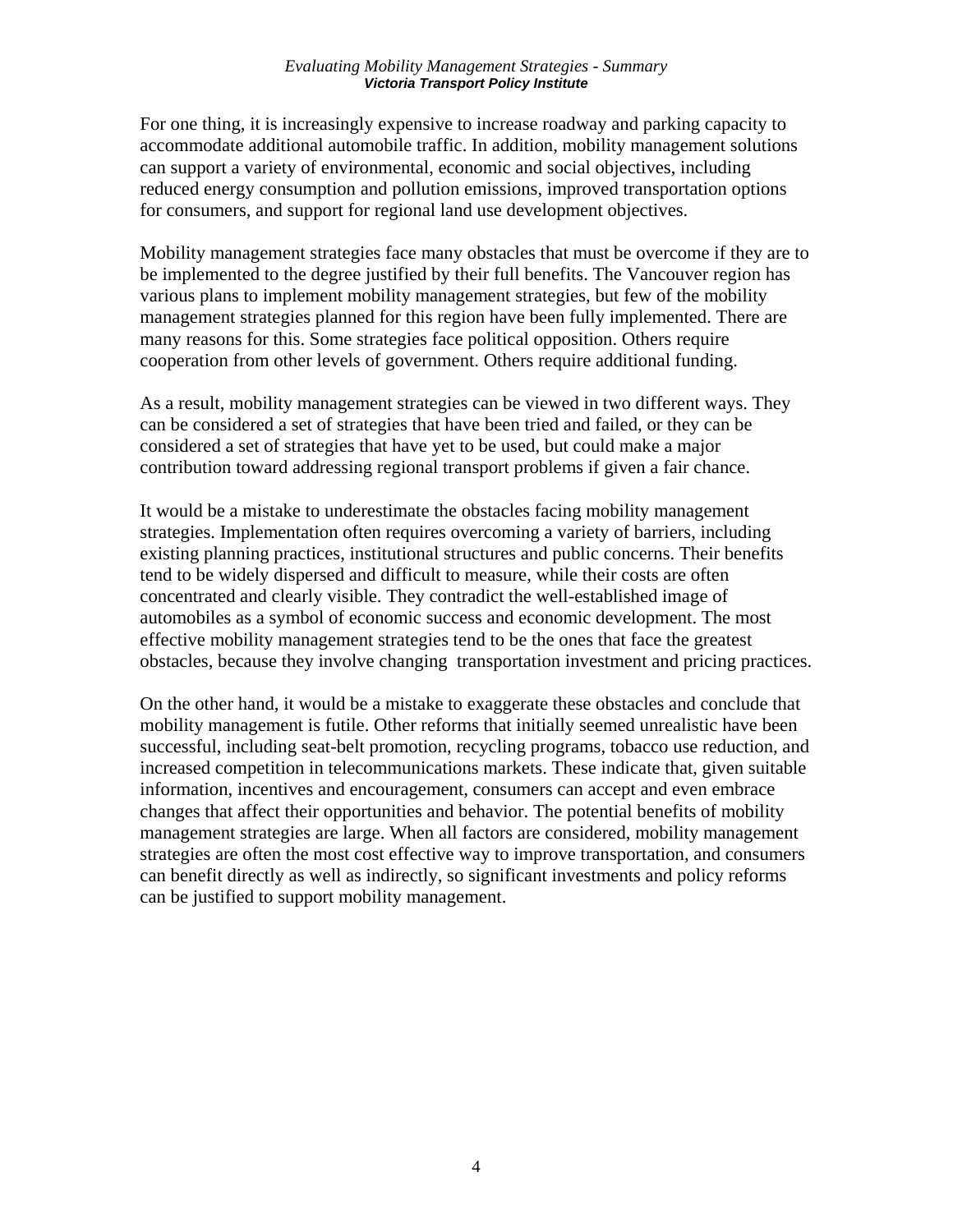## **Evaluation of Mobility Management Strategies**

#### *Quantitative Analysis*

An Excel spreadsheet model was developed that calculates the total projected emission reductions of each strategy over a 20-year period, taking into account the size of its sector, the energy growth rate of its sector, average emission reduction per participant and predicted Take Up within the sector over the 20-year period. Figure 1 illustrates the results. Of course, actual results will vary depending on many factors.

#### *Figure 1* **Predicted Potential 20-Year Energy Savings**



*This figure compares the potential energy conservation impacts of the mobility management strategies described in this report. Actual results will vary depending on many factors.*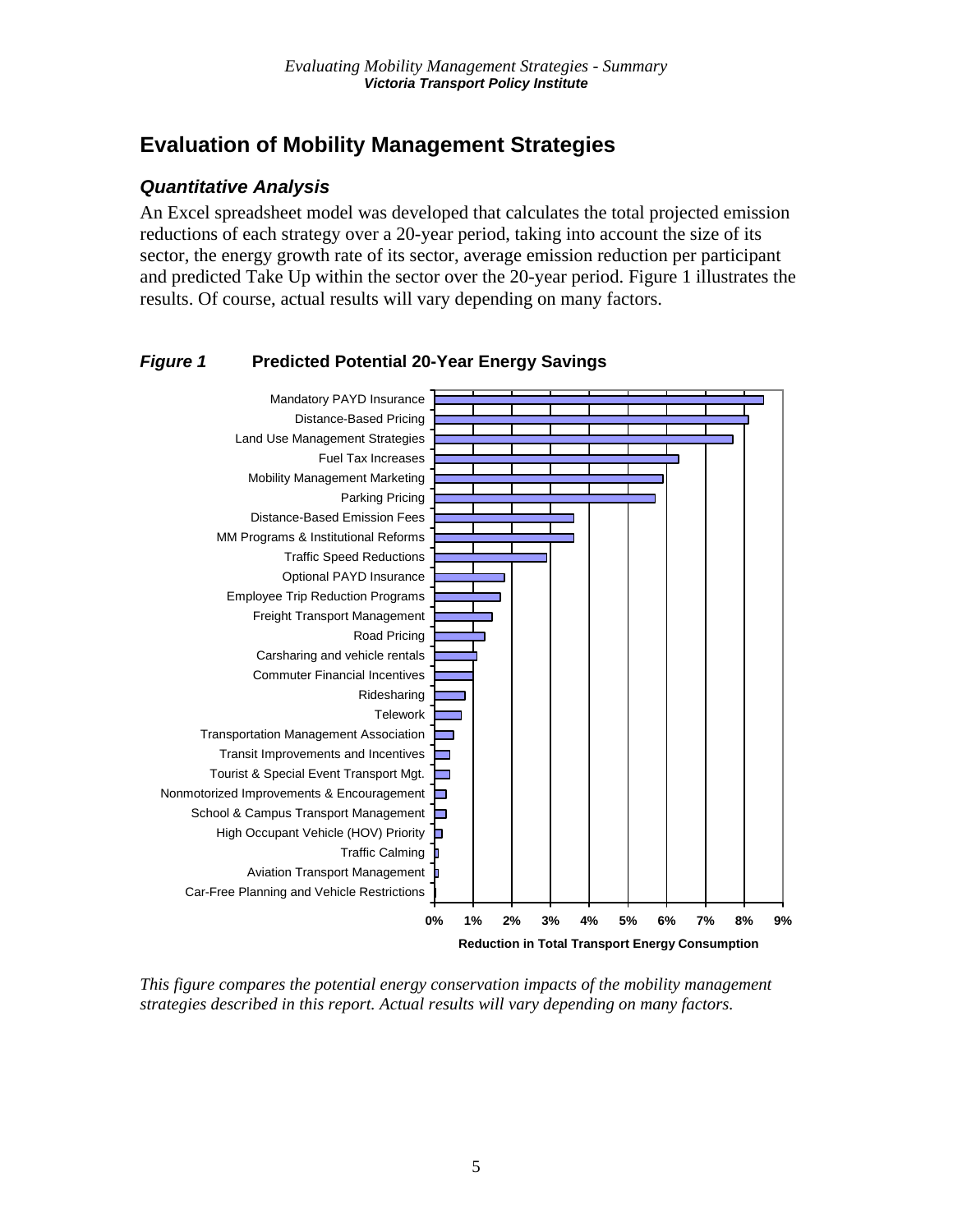## *Qualitative Evaluation*

The strategies were rated from 3 (very good) to  $-3$  (very bad) according to the following criteria:

- Congestion Reduction
- Road and Parking Cost Savings
- Traffic Safety
- Land Use Impacts
- Consumer Costs
- Transportation Options
- Equity Impacts
- Technical and Administrative
- Public/Political Acceptability

These are subjective ratings by the author and various stakeholders that were consulted. Another process or stakeholder group would probably result in somewhat different ratings. he table on the next page illustrates the results of this analysis. When these ratings are summed, the strategies listed below rank highest. Of course, these results depend on the inputs and assumptions that are used, and may change if different weightings are used.

- Transit Tax Exemption
- Mandatory Pay-As-You-Drive Vehicle Insurance and Registration Fees
- Optional Pay-As-You-Drive Vehicle Insurance
- Employee Trip Reduction Programs
- Carsharing
- Transportation Management Association
- School and Campus Transport Management Programs
- Mobility Management Marketing
- Land Use Management Strategies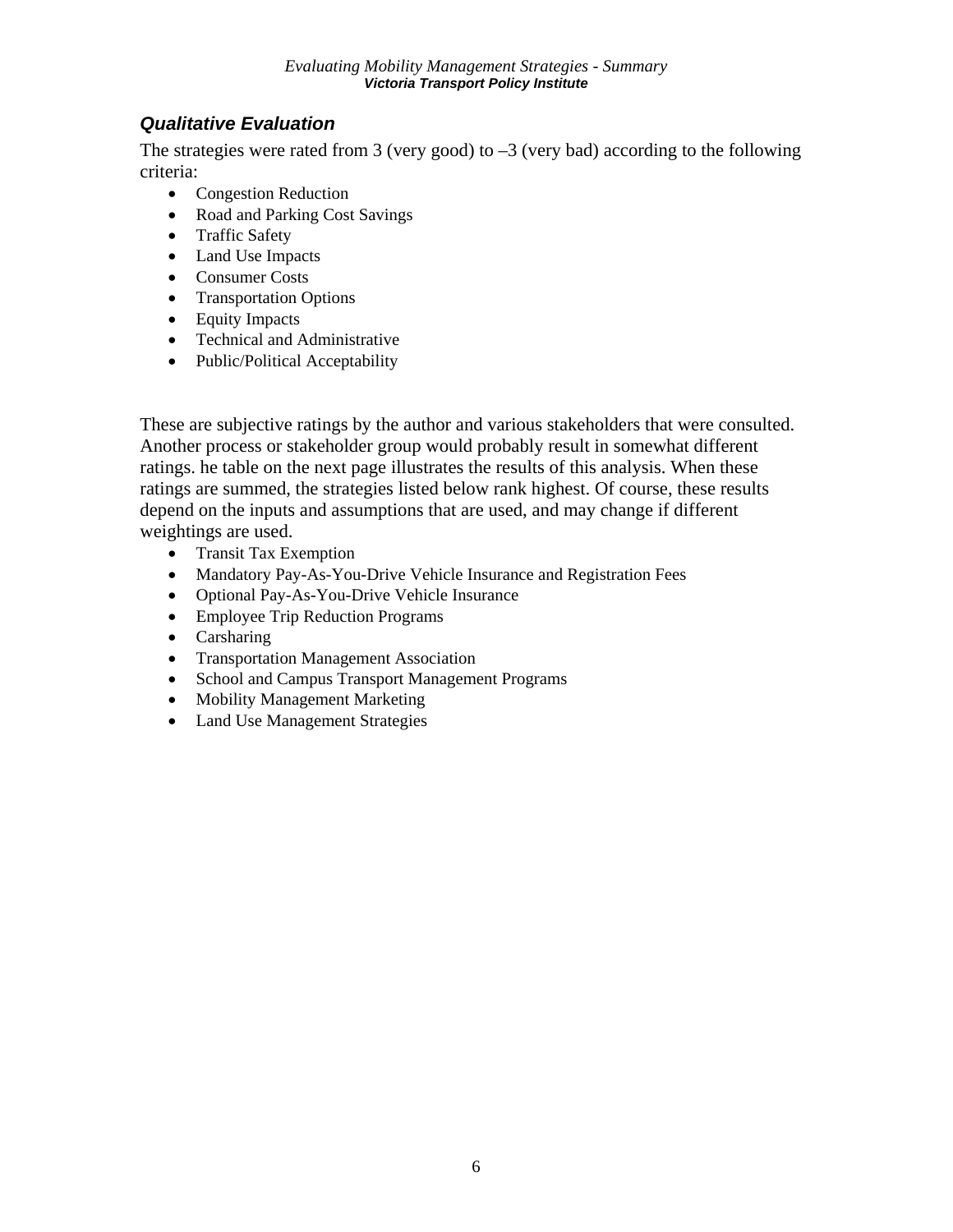|                                              | <b>Totals</b>  | <b>Emission</b><br>Red. | Cong.<br>Red.    | Road &<br>Parking | <b>Safety</b>    | <b>Land Use</b><br><b>Impacts</b> | <b>Consumer</b><br>Costs | <b>Transport</b><br><b>Options</b> | <b>Equity</b><br><b>Impacts</b> | Tech./Adm.<br>Requ. | Popular/<br><b>Political</b> |
|----------------------------------------------|----------------|-------------------------|------------------|-------------------|------------------|-----------------------------------|--------------------------|------------------------------------|---------------------------------|---------------------|------------------------------|
| <b>Commuter Financial Incentives</b>         | 25             | $\mathfrak{D}$          | 3                | 3                 | 2                | 3                                 | 3                        | 3                                  | 3                               |                     | 2                            |
| Mandatory PAYD Insurance & Reg. Fees         | 24             | 3                       | $\overline{2}$   | $\overline{2}$    | 3                | $\overline{2}$                    | $\overline{2}$           | 3                                  | 3                               | $\overline{2}$      | $\overline{2}$               |
| Optional Pay-As-You-Drive Vehicle Fees       | 23             | $\overline{2}$          | $\overline{2}$   | $\overline{2}$    | 3                | $\overline{2}$                    | $\overline{2}$           | 3                                  | 3                               | $\overline{2}$      | $\overline{2}$               |
| <b>Employee Trip Reduction</b>               | 23             | $\overline{2}$          | 3                | 3                 | $\overline{2}$   | $\overline{2}$                    | $\overline{2}$           | 3                                  | 3                               | 2                   |                              |
| <b>Transportation Management Association</b> | 21             | $\overline{2}$          | 3                | 3                 | $\overline{2}$   | $\overline{2}$                    | $\overline{2}$           | $\overline{2}$                     | $\overline{2}$                  | 2                   |                              |
| Carsharing                                   | 20             |                         |                  | $\overline{2}$    | $\overline{2}$   | $\overline{2}$                    | 3                        | 3                                  | $\overline{2}$                  | $\overline{2}$      | $\overline{2}$               |
| School and Campus Management                 | 18             |                         | $\overline{c}$   | $\overline{2}$    | $\overline{2}$   | $\overline{2}$                    | $\overline{2}$           | 3                                  | 3                               | $-1$                | $\overline{2}$               |
| <b>Mobility Management Marketing</b>         | 18             | $\overline{2}$          | $\overline{2}$   | $\overline{2}$    | $\overline{2}$   | $\overline{2}$                    | $\overline{2}$           | $\overline{2}$                     |                                 | 2                   | 1                            |
| Land Use Management Strategies               | 17             | $\overline{2}$          |                  | $\overline{2}$    | $\overline{2}$   | 3                                 |                          | $\overline{2}$                     | $\overline{2}$                  | $\overline{2}$      | $\mathbf{0}$                 |
| <b>Institutional Reforms</b>                 | 14             | $\overline{2}$          |                  | $\overline{2}$    | $\overline{2}$   | $\overline{2}$                    | $\overline{2}$           | $\overline{c}$                     | $\overline{2}$                  | $\overline{2}$      | $-3$                         |
| <b>Transit Improvements and Incentives</b>   | 16             |                         | 3                | 3                 | $\overline{2}$   | 3                                 | $\overline{2}$           | 3                                  | $\overline{2}$                  | $-1$                | $-2$                         |
| Ridesharing                                  | 16             |                         | 3                | 3                 | $\overline{2}$   | $\theta$                          | $\overline{2}$           | 3                                  | $\overline{2}$                  | $-2$                | $\overline{2}$               |
| Distance-Based Taxes and Lease Fees          | 15             | $\overline{c}$          | $\overline{2}$   | $\overline{2}$    | $\overline{2}$   | $\overline{c}$                    | $\overline{2}$           | $\overline{2}$                     | $\overline{2}$                  | $-1$                | $\overline{0}$               |
| Nonmotorized Improvements                    | 15             | $\overline{2}$          |                  | $\overline{2}$    | $\boldsymbol{0}$ | $\overline{2}$                    | $\overline{2}$           | 3                                  | 3                               | $-2$                | $\overline{2}$               |
| High Occupant Vehicle (HOV) Priority         | 14             | $\overline{2}$          | 3                | 3                 |                  |                                   | $\overline{2}$           | $\overline{c}$                     | $\overline{2}$                  | $-3$                |                              |
| <b>Mobility Management Programs</b>          | 14             | 3                       | 3                | 3                 | $\overline{2}$   | $\overline{2}$                    | $\overline{2}$           | $\overline{2}$                     | $\overline{2}$                  | $-2$                | $-3$                         |
| Telework/Flextime                            | 14             |                         | 3                | $\overline{2}$    | $\overline{2}$   | $-1$                              | $\overline{2}$           | 3                                  | $\overline{2}$                  | $-2$                | $\overline{2}$               |
| Tourist/Event Transport Management           | 11             |                         | $\overline{2}$   | 2                 | $\overline{2}$   | $\overline{2}$                    | $\overline{2}$           | $\overline{c}$                     |                                 | $-2$                | $-1$                         |
| <b>Traffic Calming</b>                       | 11             |                         | $\boldsymbol{0}$ |                   | 3                | 3                                 | $\boldsymbol{0}$         | $\overline{c}$                     |                                 | $-2$                | $\overline{2}$               |
| Car-Free Planning and Vehicle Restrictions   | 7              |                         |                  |                   |                  |                                   |                          | 3                                  |                                 | $-2$                | $-1$                         |
| <b>Traffic Speed Reductions</b>              | $\overline{7}$ | $\overline{2}$          | $\theta$         |                   | 3                | $\overline{2}$                    | $\boldsymbol{0}$         |                                    | $\overline{0}$                  | $-2$                | $\boldsymbol{0}$             |
| Freight Mobility Management                  | 5              | 3                       |                  |                   |                  |                                   | $\mathbf{0}$             | $\boldsymbol{0}$                   | $\mathbf{0}$                    | $-1$                | $-1$                         |
| <b>Fuel Tax Increases</b>                    | $\mathbf{2}$   | 3                       |                  |                   |                  |                                   | $-1$                     | $-2$                               | $\overline{0}$                  | $\Omega$            | $-2$                         |
| Parking Management and Parking Pricing       | $\overline{2}$ | 3                       | $\overline{c}$   | 3                 |                  | $\overline{2}$                    | $-2$                     | $-3$                               | $\boldsymbol{0}$                | $-2$                | $-2$                         |
| <b>Aviation Transport Management</b>         | -1             | $\overline{2}$          |                  |                   | $\overline{0}$   | $\Omega$                          | $-1$                     | $-2$                               | $\mathbf{0}$                    | $-1$                | $-1$                         |
| <b>Distance-Based Emission Fees</b>          | $-2$           | 3                       |                  |                   |                  |                                   | $-1$                     | $-2$                               | $\boldsymbol{0}$                | $-3$                | $-3$                         |
| <b>Road Pricing</b>                          | $-2$           | $\overline{2}$          | 3                | $\overline{2}$    |                  |                                   | $-2$                     | $-3$                               | $\Omega$                        | $-3$                | $-3$                         |

*Table 2* **Qualitative Analysis Summary** 

*This table summarizes the qualitative analysis of mobility management strategies, based on a seven-point ranking system from 3 (very good) to –3 (very bad). Of course, these ratings may vary depending on perspective and situation.*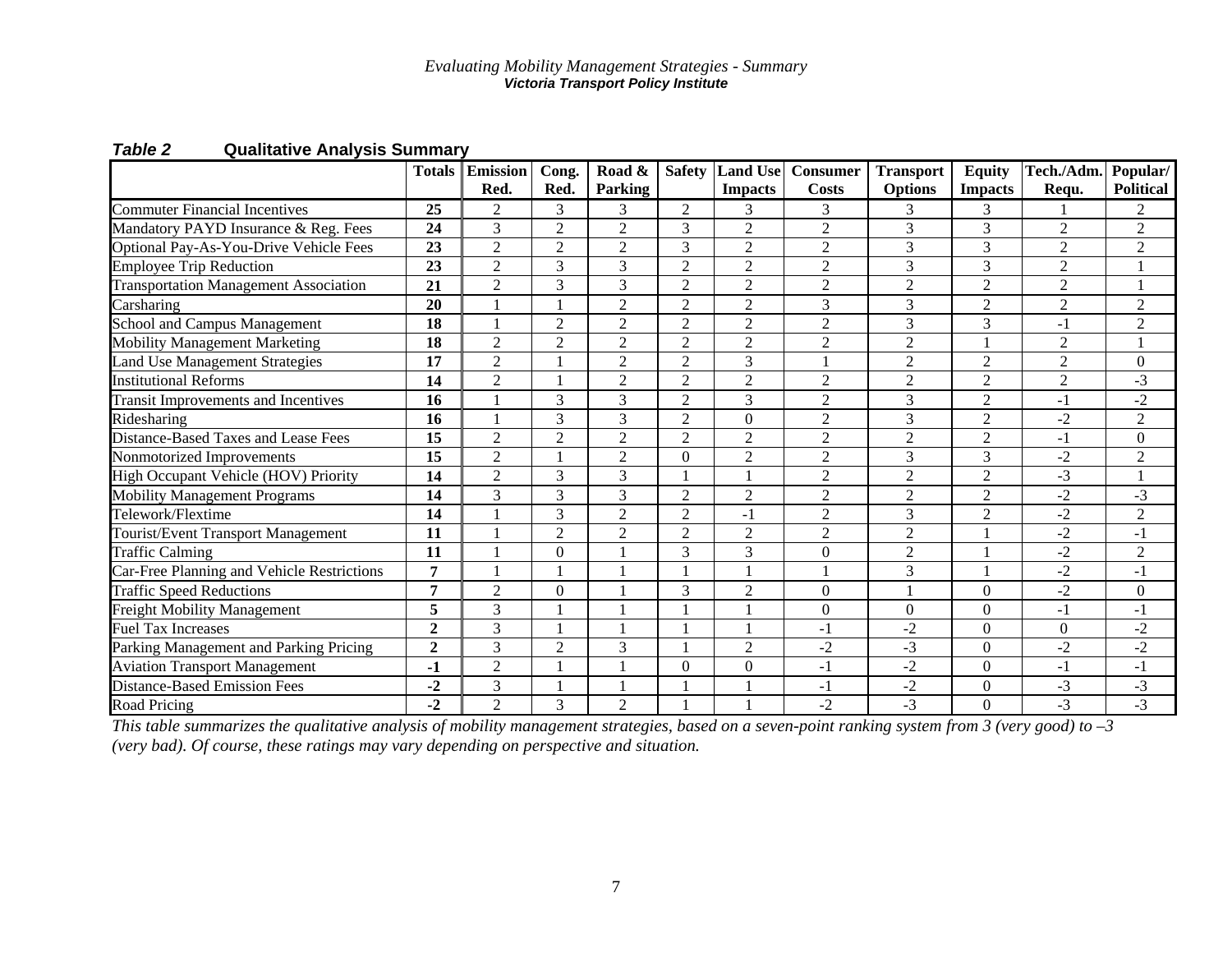## *Implementation*

The table below identifies the administrative level with major implementation responsibilities for the various strategies. *Pub. Agency* refers to public agencies such as schools, hospitals and ports.

| , uwit v<br>mobility management implementation reoponsibilities | Federal     | Prov.                 | Reg.                      | Local                     | Pub. Agency               | <b>Private</b> |
|-----------------------------------------------------------------|-------------|-----------------------|---------------------------|---------------------------|---------------------------|----------------|
| Mobility Management Programs & Institutional Reform             | X           | X                     | X                         | $\mathbf X$               | X                         |                |
| <b>Employee Trip Reduction Programs</b>                         |             |                       | X                         | $\mathbf X$               | X                         | X              |
| School & Campus Transport Management                            |             |                       | X                         | X                         | X                         |                |
| Tourist & Special Event Transport Management                    |             |                       | X                         | X                         | X                         | X              |
| <b>Freight Transport Management</b>                             | X           | X                     | X                         | X                         | X                         | X              |
| <b>Aviation Transport Management</b>                            | X           | X                     | $\boldsymbol{\mathrm{X}}$ |                           | X                         | X              |
| <b>Transportation Management Associations</b>                   |             |                       | X                         | $\mathbf X$               | $\mathbf X$               | X              |
| <b>Commuter Financial Incentives</b>                            | X           | X                     | X                         | X                         | X                         | X              |
| <b>Distance-Based Fees</b>                                      |             | $\overline{\text{X}}$ |                           |                           |                           | X              |
| Pay-As-You-Drive Vehicle Insurance                              |             | $\mathbf X$           |                           |                           |                           |                |
| <b>Fuel Tax Increases</b>                                       | $\mathbf X$ | X                     |                           |                           |                           |                |
| Road Pricing                                                    |             | $\mathbf X$           | $\mathbf X$               |                           |                           |                |
| Parking Management and Parking Pricing                          |             |                       | $\mathbf X$               | X                         | X                         | X              |
| Mobility Management Marketing                                   | X           | $\mathbf X$           | $\mathbf X$               | $\boldsymbol{\mathrm{X}}$ | $\boldsymbol{\mathrm{X}}$ | X              |
| <b>Transit Improvements and Incentives</b>                      |             | X                     | X                         | $\mathbf X$               |                           |                |
| High Occupant Vehicle (HOV) Priority                            |             | X                     | X                         | $\mathbf X$               |                           |                |
| Ridesharing                                                     |             |                       | X                         | $\mathbf X$               | X                         | X              |
| Nonmotorized Improvements & Encouragement                       |             | $\mathbf X$           | X                         | $\mathbf X$               |                           |                |
| Telework/Flextime                                               |             |                       | X                         |                           | X                         | X              |
| Land Use Management Strategies                                  |             | X                     | X                         | X                         | X                         | X              |
| Carsharing and Alternative Vehicle Ownership Options            |             | $\mathbf X$           | X                         | $\boldsymbol{\mathrm{X}}$ | $\boldsymbol{\mathrm{X}}$ | $\mathbf X$    |
| Car-Free Planning and Vehicle Restrictions                      |             |                       | X                         | $\mathbf X$               |                           | X              |
| <b>Traffic Calming and Roundabouts</b>                          |             | $\mathbf X$           | $\mathbf X$               | $\mathbf X$               |                           |                |
| <b>Traffic Speed Reductions</b>                                 |             | $\mathbf X$           | $\mathbf X$               | $\mathbf X$               |                           |                |

*Table 3* **Mobility Management Implementation Responsibilities** 

*This table indicates the administrative levels with major implementation responsibilities.* 

Many mobility management strategies appear to be technically feasible and economically justified, that is, their total economic benefits (congestion reductions, road and parking facility cost savings, road safety, consumer savings, and direct consumer benefits) can exceed their incremental costs. As a result, they can provide "free" energy savings and emission reductions. This is not to say that there are no costs or barriers to their implementation, or that they are always effective and efficient, but it does mean that if properly implemented society can benefit overall, regardless of the value assigned to climate change emissions and other vehicle pollutants.

Political acceptability is as important as cost-effectiveness in selecting mobility management strategies. Table 11 rates these strategies according to these two factors, identifying those that seem to offer the best combination of benefits and political acceptability. Of course, these factors vary depending on assumptions, conditions and how a strategy is implemented.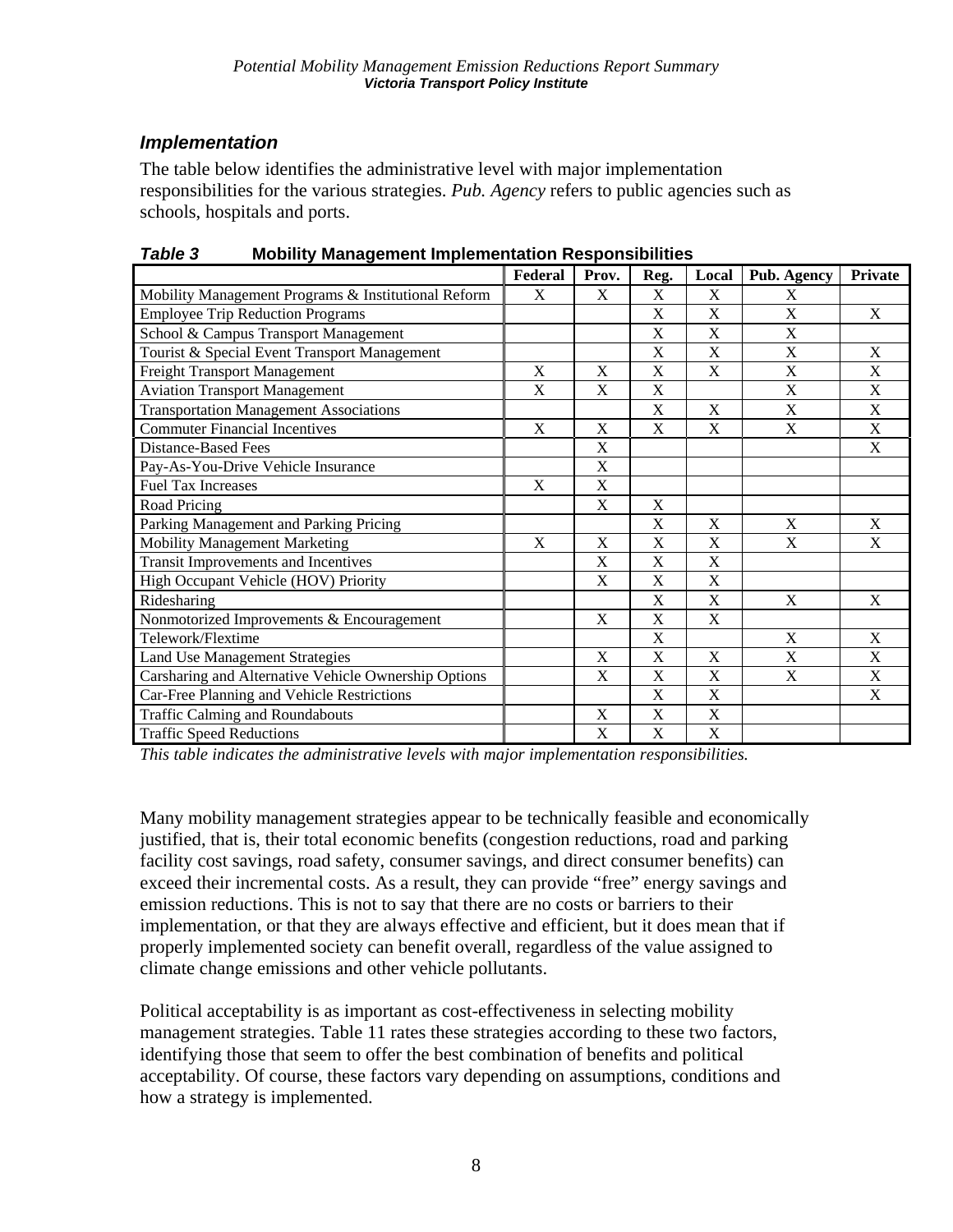| <b>Strategies Categorized By Net Benefits and Political Acceptability</b><br>Table 4 |                                                                                                                                    |                                                                                                                                                                                                                                  |                                                                                           |  |  |  |  |  |
|--------------------------------------------------------------------------------------|------------------------------------------------------------------------------------------------------------------------------------|----------------------------------------------------------------------------------------------------------------------------------------------------------------------------------------------------------------------------------|-------------------------------------------------------------------------------------------|--|--|--|--|--|
|                                                                                      | <b>Greatest Political</b><br><b>Acceptability</b>                                                                                  | <b>Moderate Political</b><br><b>Acceptability</b>                                                                                                                                                                                | <b>Least Political</b><br><b>Acceptability</b>                                            |  |  |  |  |  |
| <b>Greatest Net</b><br><b>Benefits</b>                                               | Optional Employee Trip<br>Reduction (ETR)<br>Programs<br><b>Optional PAYD Insurance</b><br>Commuter Financial<br><b>Incentives</b> | Commuter Financial<br><b>Incentives</b><br>Exemption<br>Parking Management<br>Ridesharing<br><b>Transit Improvements</b><br><b>Institutional Reforms</b><br>Land Use Management<br>Distance-based Taxes and<br><b>Lease Fees</b> | Road Pricing<br><b>Mandatory PAYD Fees</b><br>Speed reduction<br>programs                 |  |  |  |  |  |
| <b>Moderate Net</b><br><b>Benefits</b>                                               | <b>TMAs</b><br><b>NMT</b> Transport<br>Improvements<br><b>MM</b> Marketing<br>School and Campus MM                                 | <b>Traffic Calming</b><br>Freight MM<br><b>Traffic Speed Reductions</b><br>(HOV) Priority                                                                                                                                        | Distance-based<br><b>Emission Fees</b><br><b>Aviation MM</b><br><b>Fuel Tax Increases</b> |  |  |  |  |  |
| <b>Least Net</b><br><b>Benefits</b>                                                  | Telework/Flextime<br>Carsharing                                                                                                    | Tourist/Event MM                                                                                                                                                                                                                 | Carfree Planning                                                                          |  |  |  |  |  |

*This table illustrates how various mobility management strategies rank according to total economic benefits and political acceptability.* 

Even strategies that appear politically unattractive may be implemented when conditions are favorable. For example, there may be circumstances in which parking pricing or road pricing become acceptable, because of an urgent need, because other options are even less acceptable, or because consumer attitudes and preferences change.

Federal and provincial policies can increase their political feasibility by offering appropriate support and incentives. For example, they can provide funding for mobility management programs, and infrastructure grants can be contingent on communities establishing more efficient transportation and land use policies.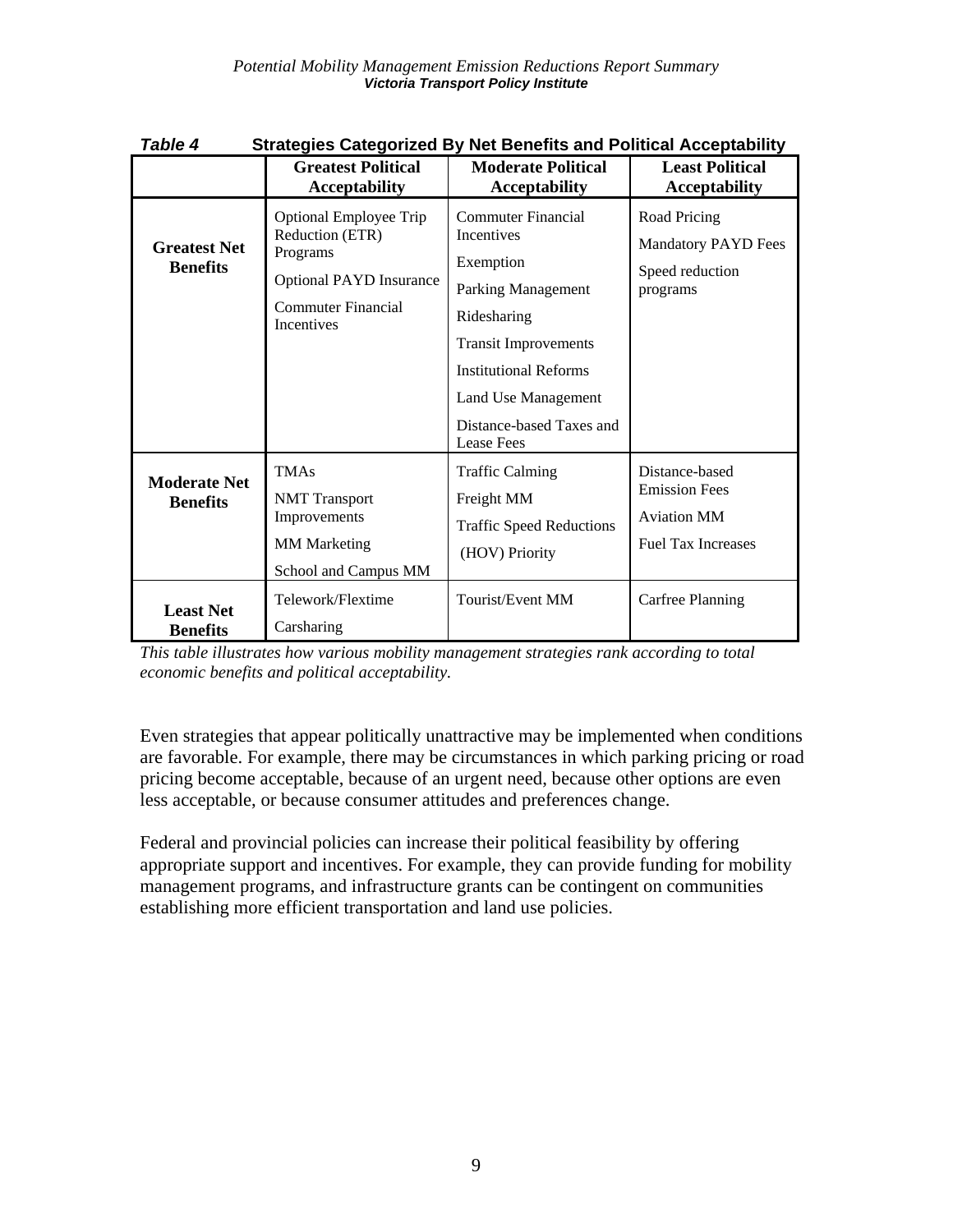## **Conclusions**

This study evaluates the benefits, costs and feasibility of 27 mobility management (MM) strategies. This analysis indicates that if properly selected and implemented, mobility management programs can offer economic benefits that exceed their costs, and so can provide "free" energy and emission reductions. This is not to say that their implementation is costless or easy, but it does mean that society can benefit overall. The following appear to offer the best combination of benefits and political acceptability.

Commuter Incentives Distance-based taxes and fees Land Use Management Institutional Reforms MM Marketing

NMT Improvements Optional ETR Programs Optional PAYD Insurance Parking Management Ridesharing

School and Campus MM TMAs Transit Improvements

A portion of current vehicle travel results from market distortions (pricing, tax policies and planning practices that favor motor vehicle use). Many mobility management strategies reflect market principles that correct existing distortions, and so tend to increase overall economic efficiency and productivity while reducing vehicle mileage.

Most individual mobility management strategies only affect a small portion of total vehicle traffic, and so provide modest benefits. When evaluated based on just one or two objectives, such as congestion reduction or energy conservation, they may not seem very cost effective. However, as more impacts are considered, mobility management becomes increasingly attractive. An integrated mobility management program can effect a significant portion of total vehicle traffic in an area, and provide large total benefits.

Mobility management face various political and institutional obstacles. Some require changing current policy and planning practices, or new organizational responsibilities. Others impose costs that are concentrated on specific groups, while benefits are more dispersed. Some face common misconceptions of their costs, benefits and equity impacts.

The Vancouver region is already a leader in mobility management, although many of the most effective mobility management strategies have yet to be fully implemented. In some cases, relatively modest additional effort may result in more successful implementation.

One of the major challenges of mobility management implementation is that it requires coordination between various public and private organizations: employers, developers, local, regional, provincial and federal governments. The federal government currently has little direct role in implementing most strategies. However, federal policies and programs could make important contributions toward mobility management implementation by providing incentives to other levels of government, supporting research and pilot projects, and helping to create new relationships.

The next section summarizes specific actions that can be taken by various levels of government to help support mobility management implementation.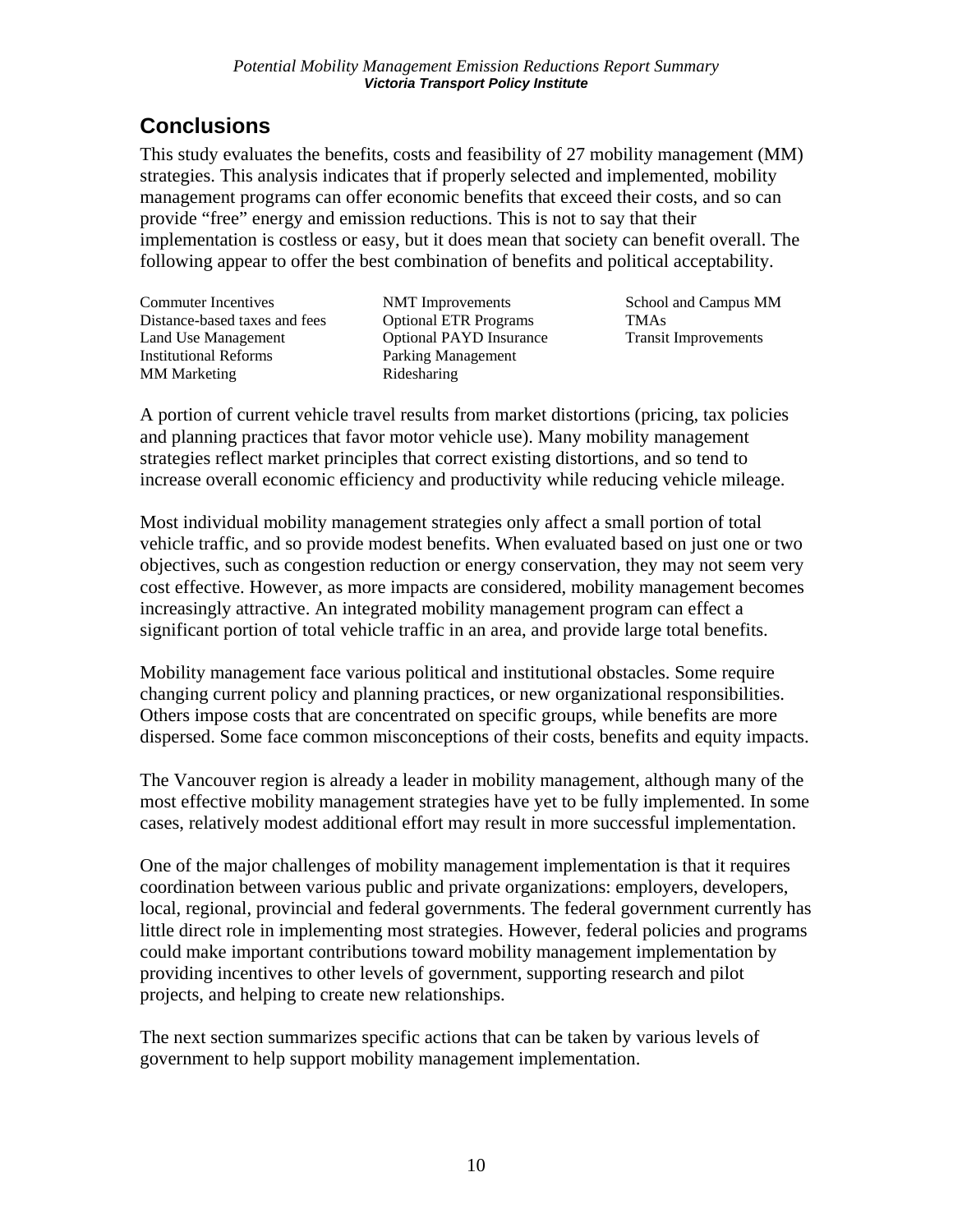# **Action Options**

*Below are potential federal and provincial government actions that could help implement mobility management strategies that this study indicates are likely to be cost effective.* 

## *Federal Practices and Programs*

- Environment Canada and other federal agencies could help fund mobility management programs, particularly pilot projects for innovations that have high potential of long-term benefits but face short-term obstacles, such as PAYD insurance and TMA development.
- Allow mobility management programs to qualify for emission reduction credits (i.e., as a way to meet federal air quality standards).
- Provide incentives for local governments to implement institutional reforms that encourage efficient transport and land use development. For example, make federal infrastructure grants contingent on implementing least cost planning, mobility management programs, and "smart growth" development standards.
- Require that matching funds for infrastructure projects reflect mobility management objectives by using efficient roadway user charges such as congestion tolls and parking fees.
- Expand programs such as Transport Canada's Urban Transportation Showcase Community grants, which are only funding a small portion of the total innovative transportation programs that were proposed.
- Change federal policy to allow tax exempt transit benefits and tax deductions to employers who implement ETR programs.
- Develop a cooperative program involving federal (Environment Canada, Transport Canada, Natural Resources Canada), provincial and regional agency officials to support and implement regional mobility management plans.
- Develop tools to better evaluate transportation policies and projects, including mobility management programs and alternative modes.
- Consult with stakeholders to identify appropriate mobility management programs and reforms. For example, consult with municipal officials, the Planning Institute, the Canadian Institute of Transportation Engineers, and consumer organizations to identify potential policy reforms to encourage more efficient transport and land use patterns.

## *Employee Transport Management*

- Help develop a regional ETR agenda that provides interagency coordination, information materials for policy makers, planners, business leaders and employers; and ongoing funding.
- Encourage provincial, regional and local governments to pass ETR legislation. For example, make infrastructure grants contingent on implementing such policies.
- Implement ETR programs for federal agencies and federally-supported organizations. Develop appropriate training materials for agency planners, personnel departments and managers. Expand commuter financial incentives offered to federal employees.
- Encourage local governments to reduce minimum parking requirements for employers that offer commuter financial incentives, and support other parking management strategies. This allows businesses to capture savings from reduced automobile commuting.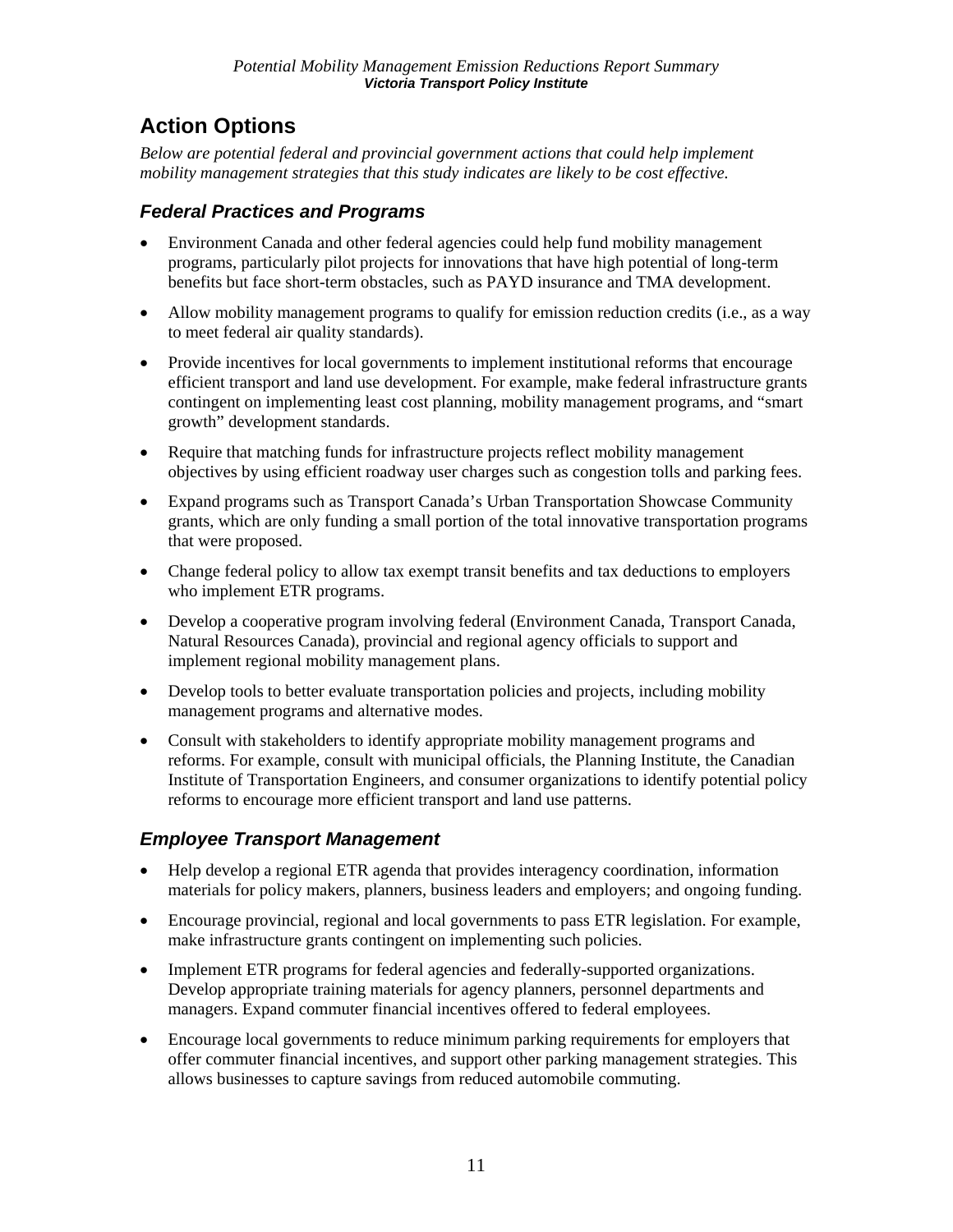## *Freight Transport Management*

- Consult with stakeholders and sponsor studies of the potential of implementing freight transport management in this region.
- Support development of a regional freight management program.
- Work with existing freight transport planners to incorporate sustainability objectives and apply mobility management strategies as much as appropriate.
- Make federal infrastructure policies and grants consistent with freight transport management objectives. For example, provide grants for port and rail system improvements, and for industrial development along multi-modal freight corridors.

#### *Aviation Transport Management*

- Sponsor a federal study of the potential of implementing aviation transport management at a national level.
- Investigate "hidden" subsidies and public policy biases that favor air travel over other travel options and consumer expenditures.
- Sponsor a process to develop and implement a regional aviation management program.
- Make federal infrastructure policies and grants consistent with aviation transport management objectives. For example, fund transit improvements to airports, and support improved intercity rail service.

#### *School and Transport Mobility Management*

- Consult with stakeholders and sponsor studies to identify opportunities to improve school transport management programs.
- Help establish ongoing funding for school transport management programs. This could include provincial, regional or local funding included in transportation, school or environmental program budgets.
- Evaluate school policies to identify biases that favor automobile travel over other modes (such as funding for parking facilities and school bus programs that is not available for mobility management programs, and policies that favor urban fringe school location).
- Sponsor conferences, workshop and education programs to develop better communication among school administrators, transportation professionals and local public officials concerning ways to implement school transport management programs.

## *Tourist Transport Management*

- Consult with stakeholders and sponsor studies of the potential of implementing tourist and special event transport management.
- Support development of a regional tourist transport management program.
- Work with other federal and provincial agencies to support tourist transport management programs to achieve other goals, such as wildlife protection.
- Implement visitor transportation management programs at federal parks and for federallysupported events.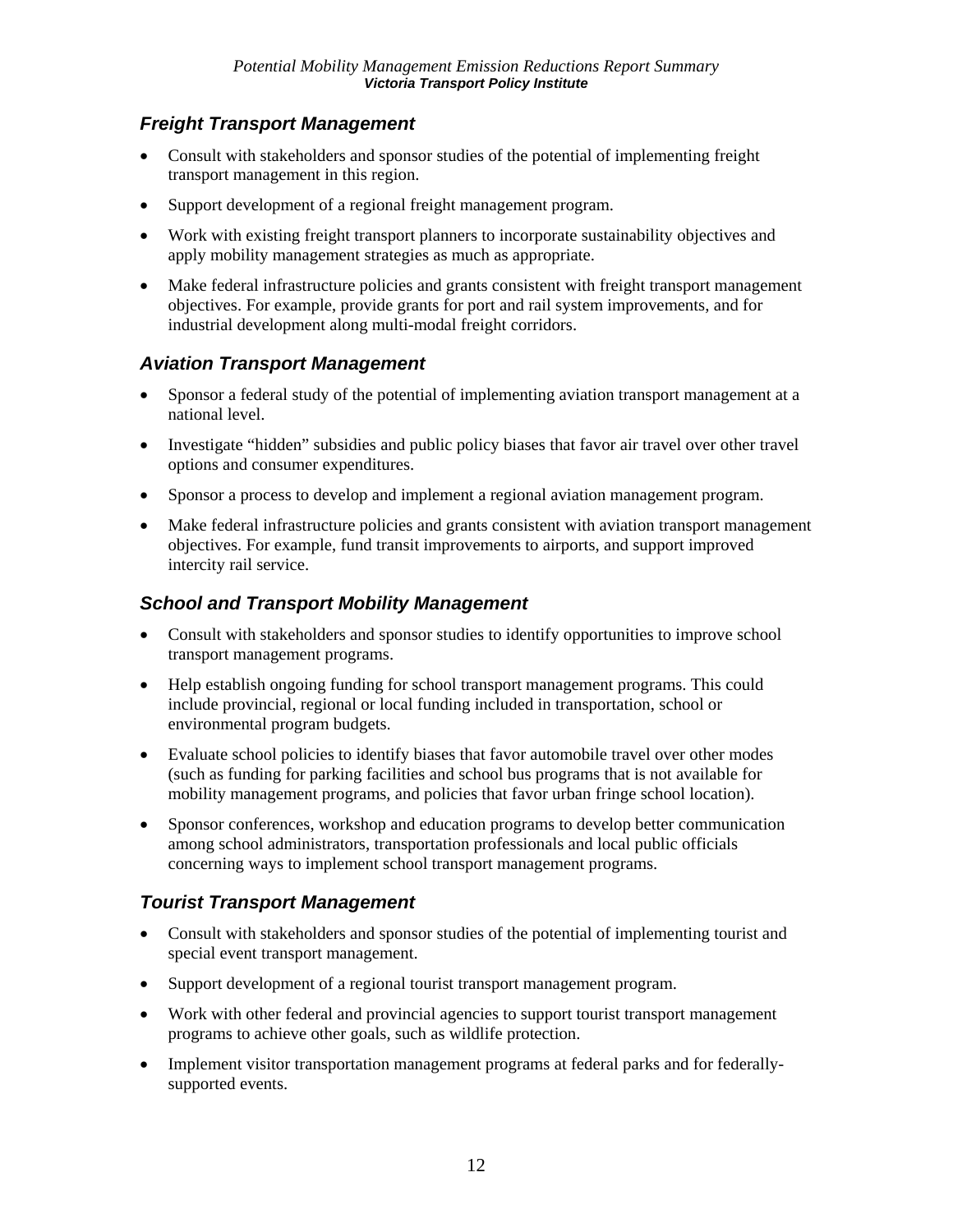### *Transportation Management Associations*

- Promote the development of TMAs through special funding (such as start-up grants) and workshops involving local and regional officials and business representatives.
- Have federal agencies and federally-sponsored programs support development of TMAs to help serve their employees.

#### *Distance-Based Fees*

- Support research and pilot projects that involve converting fixed vehicle charges into distance-based fees.
- Change federal tax policies so vehicle sales taxes can be prorated by mileage.
- Provide incentives to provincial governments to implement distance-based vehicle insurance, registration fees, weight-distance fees and taxes.
- Provide incentives, such as regulations or tax discounts, to private companies that offer distance-based insurance and lease fees.

### *Fuel Tax Increases*

- Support research on the economic impacts of tax shifting.
- Support an integrated North American policy to increase fuel taxes.

### *Road Pricing*

- Establish a federally-funded road pricing pilot project to identify congestion pricing barriers and opportunities, test potential electronic road pricing technologies, and demonstrate the feasibility and benefits of road pricing.
- Encourage regional and local governments to use road pricing to fund transport projects, for example, as a way to match federal grants.

## *Parking Pricing and Management*

- Consult with stakeholders and sponsor studies concerning the benefits, costs and barriers to increased parking management and parking pricing.
- Encourage regional and local governments to use parking taxes as a way to fund transportation projects, for example, as a way to match federal grants.
- Promote development of TMAs to provide parking management and brokerage services.
- Have federal agencies and federally-sponsored programs implement parking management and parking pricing.
- Increase enforcement of employee parking benefit tax collection.

#### *Transit Improvements*

- Provide federal matching grants for transit service improvements.
- Sponsor research on cost-effective ways to improve transit service and encourage ridership.
- Help establish long-term transit funding.